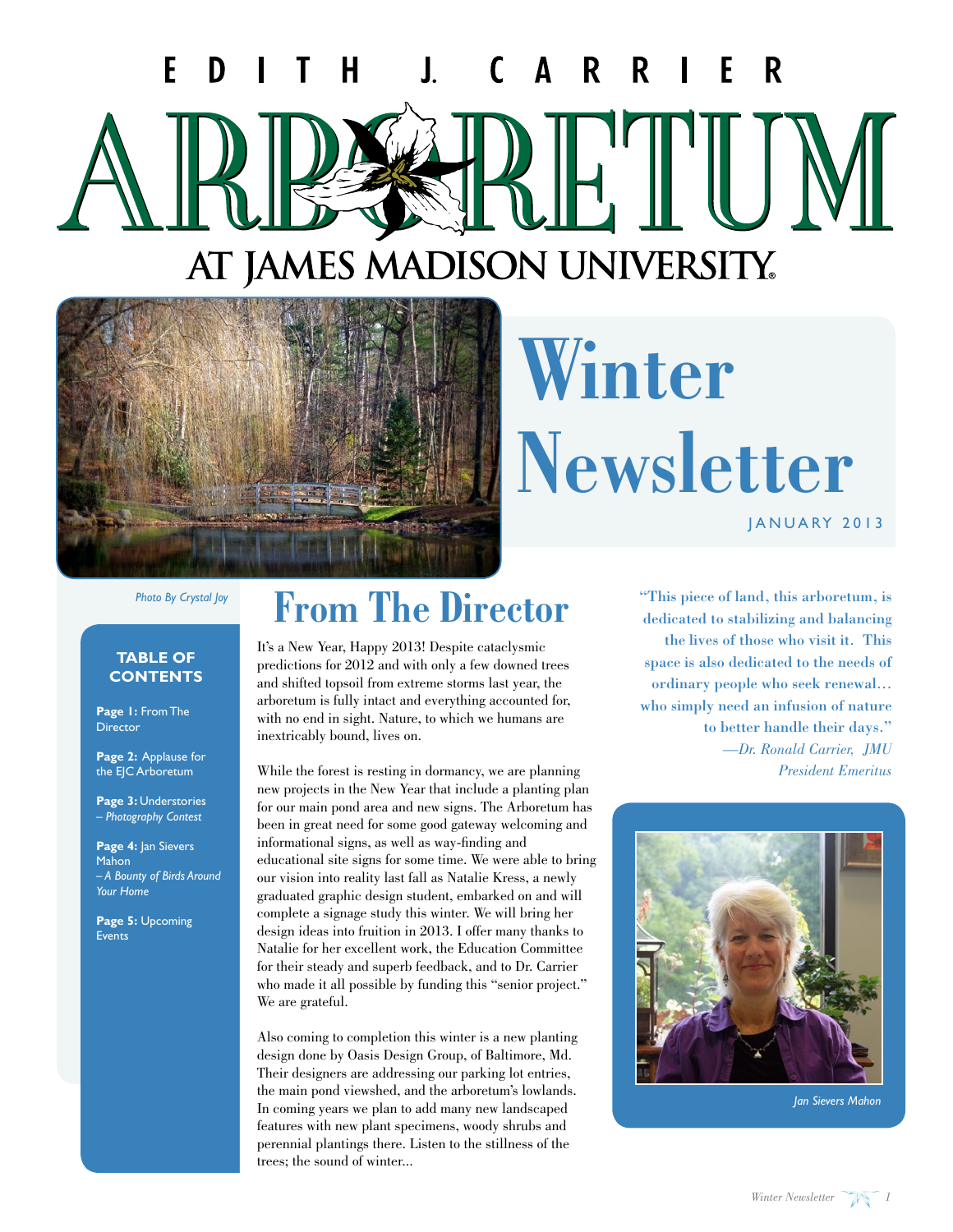## **Applause for the EJC Arboretum**







*Photo by Frank Doherty*

The EJC Arboretum draws visitors of all ages and from places far and near. Here's our annual sampling of what some of our visitors have shared with us during the past year.

- s "Gem of a place! This is truly a hidden oasis in Harrisonburg, on JMU's campus."
- s "A magnificent place for a walk and education. The paths are not steep, the various flora are indicated and the groundskeeping is superb."
- s "We really enjoyed the short walk around the pond, watching turtles, fish, and admiring the weeping willow and other pretty flowers. The highlight for the kids was watching hummingbirds buzzing in and around a stand of flowers."
- s "Thanks for providing a bit of wilderness to romp around in the gardens." -- Jill Ceni, Windsor Ontario
- s "Peaceful, tranquil, beautiful. I needed this!" -- Jo Ann Simkins, Peoria, Illinois
- s "Absolutely gorgeous." -- Hal & Eileen, Huntersville, North Carolina
- s "Tranquility! Love the ducks, turtles, flowers, plants. Beautiful." -- Barbara King, Wicomico, Virginia
- s "The trails were long but really fun. The flowers really complemented the field. I got to release a butterfly. It was male." -- Chloe Allen, North Burke, Virginia
- s "I like it here." -- Jeter, age 7, from England
- s "Absolutely beautiful! A little slice of heaven on earth." -- Robin Purvis, Fredericksburg, Virginia
- s "Green everywhere!" -- Jayne from California
- s "Gorgeous place! Keep earth beautiful." -- MK, Chicago, Illinois
- s "Tres beau site! Bravo!" -- Fabienne Leblanc, Nicolas et Sylvain Allard, Cantley, Quebec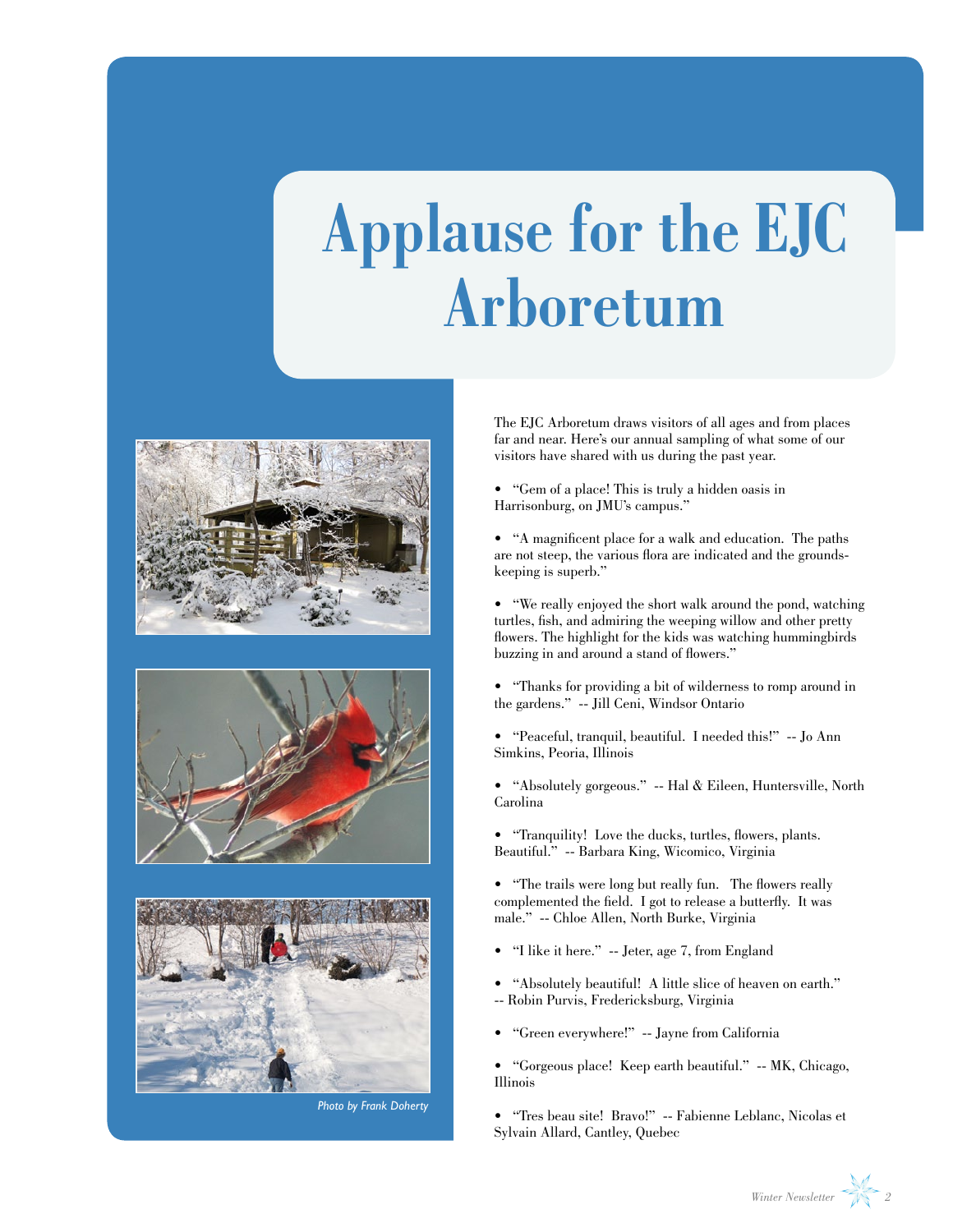### UNDERSTORIES

# **Photography Competition**

Make your next visit to the EJC Arboretum one filled with the excitement of a little competition!

The EJC Arboretum is pleased to announce a photography contest starting January 2013.

For "shutter-bugs" who enjoy the arboretum, be sure you have your camera with you for each visit. Then submit pictures every month. It's simple! It's fun for everyone!

Capture the incredible beauty at the arboretum in every season, then participate by submitting up to three photographs every month, month-by-month, from landscapes to macro images.

Submitted pictures will be viewable to the public at the arboretum's blog, where visitors can register then vote each month for a favorite photograph.

Even professional photographers can enjoy the contest process because this is a contest that lets novices compete with pros as they watch how their images compare to others. The voting will be fun, interactive, and will result in a finalist's most-popular photograph being chosen each month! And winning photos will be featured at the arboretum's website and multiple social media sites.

Photographs need to be high resolution and suitable for both web and print use and must be taken at the arboretum. The photos submitted for the contest have to be pictures taken within the current month, and each entry must be the work of the person submitting the photo.

To learn about how to participate and begin submitting contest photographs, visit, jmu.edu/arboretum. Then, follow the link to the photo contest from our home page! The winner each month will have his/her photo will be featured on the EJC Arboretum website, and throughout the arboretum's social media outlets, [Facebook/](https://www.facebook.com/EJCArboretumJMU?ref=ts&fref=ts) [Flickr](http://www.flickr.com/photos/ejcarboretum)[/Twitter](https://twitter.com/EJCArboretumJMU)[/Pinterest](http://pinterest.com/ejcarboretum/) with photo credit!







*Bloodroot Photo by Frank Doherty*

The EJC Arboretum was voted the "Best Place to Relax" and "Best Place to Propose" in the annual ready survey by the Harrisonburg Daily News-Record.



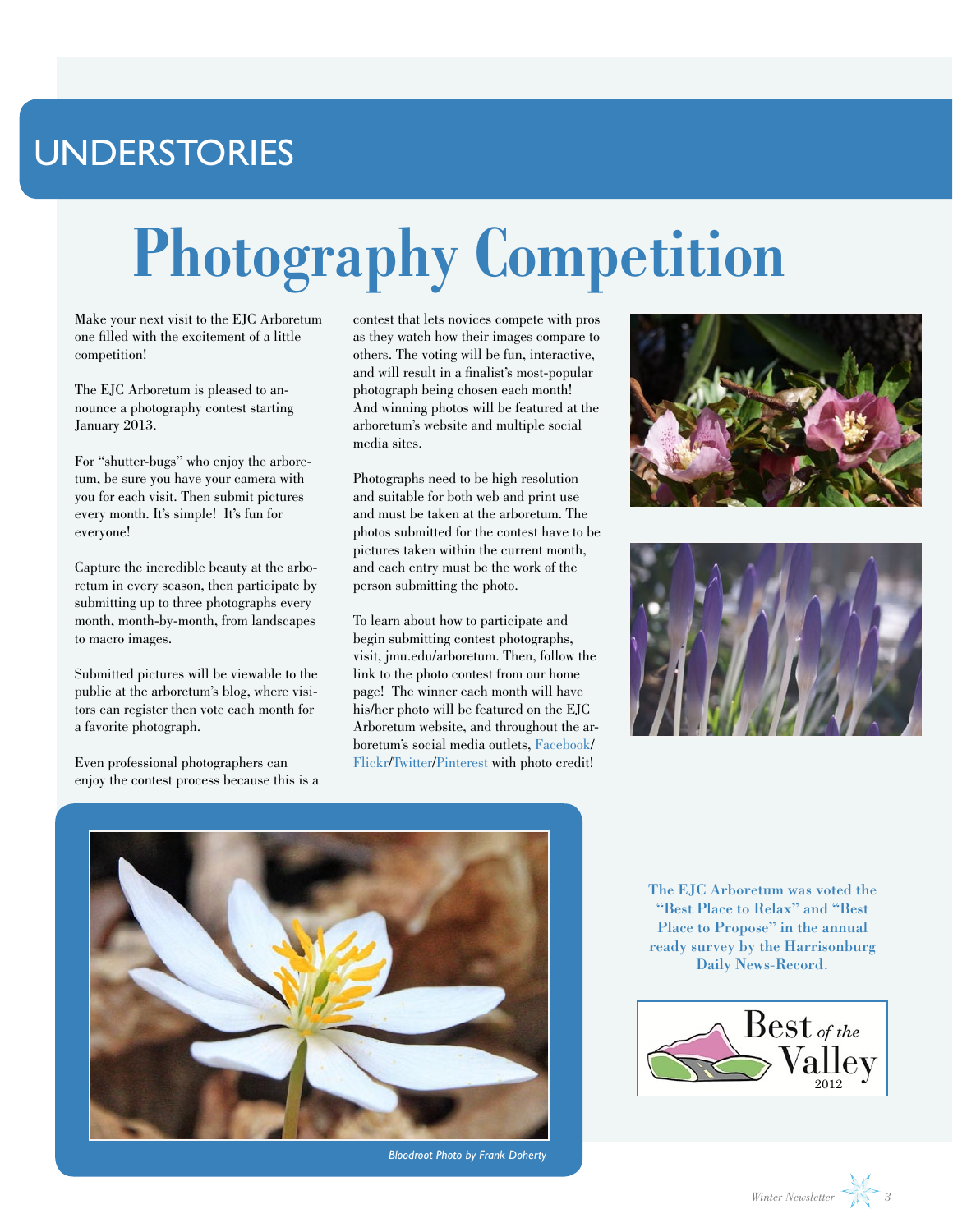#### JAN SIEVERS MAHON

## **A Bounty of Birds Around Your Home**

Most gardeners want to see more feet-a-hopping, wings-a-flitting and chirps-a-sounding from songbirds in their garden. Some gardeners have already carefully placed feeders, suet, birdbaths and nesting boxes throughout their yard without much of a songbird turnout.

Planting an abundance of green cover trees, shrubs, and perennials that feed and shelter birds is a way to attract more birds. Consider plants that may not already be in home and business landscapes. Some of the best food and shelter trees for birds are oak, maple, ash and dogwood, birch and hawthorns. If you want to feed yourself, as well as the birds, include Serviceberry with its late spring harvest, and Filbert (Hazelnut) trees. Remember to include a few conebearing trees, or conifers. Keep in mind that many birds build their nests five to eight feet off the ground so evergreen shrubs like bayberry, boxwood, laurels, hollies and junipers make excellent shelter plants. If you already have a grove of trees near your home, be sure to let the leaf litter accumulate under the trees to provide good habitat for ground-feeding birds.

Consider plants that bear fruit across seasons. Viburnums, brambles and elderberry provide fruit in summer, while chokeberry (Aronia), pyracantha and hawthorns fruit in fall. Producing fruit, through the winter and prized by birds are the deciduous hollies (Winterberry,) of which you can find many cultivars. Other winter fruit-bearing shrubs to consider are New Jersey Tea and Bearberry. There is less need to fill your feeders when there is an abundance of seeds and berries provided by your garden plants.

Perennials to include to attract birds are goldenrods, asters, sunflowers, black-eyed susans, red columbine, butterfly weed, and cardinal flower. These along with coneflowers, coreopsis, scabiosa daisies and native ornamental grasses provide an ample collection of seeds, insects, and nesting material to keep a garden's feathered friends breeding and thriving. And as plants mature, their holding capacity is increased adding to the variety of species of all kinds that a bird habitat supports. Worth mentioning is that having more species of birds attracted to a garden which is landscaped for birds, can kick start a bird watching interest!

[Visit our new Birds of the Arboretum page!](http://www.jmu.edu/arboretum/apps/birds/)